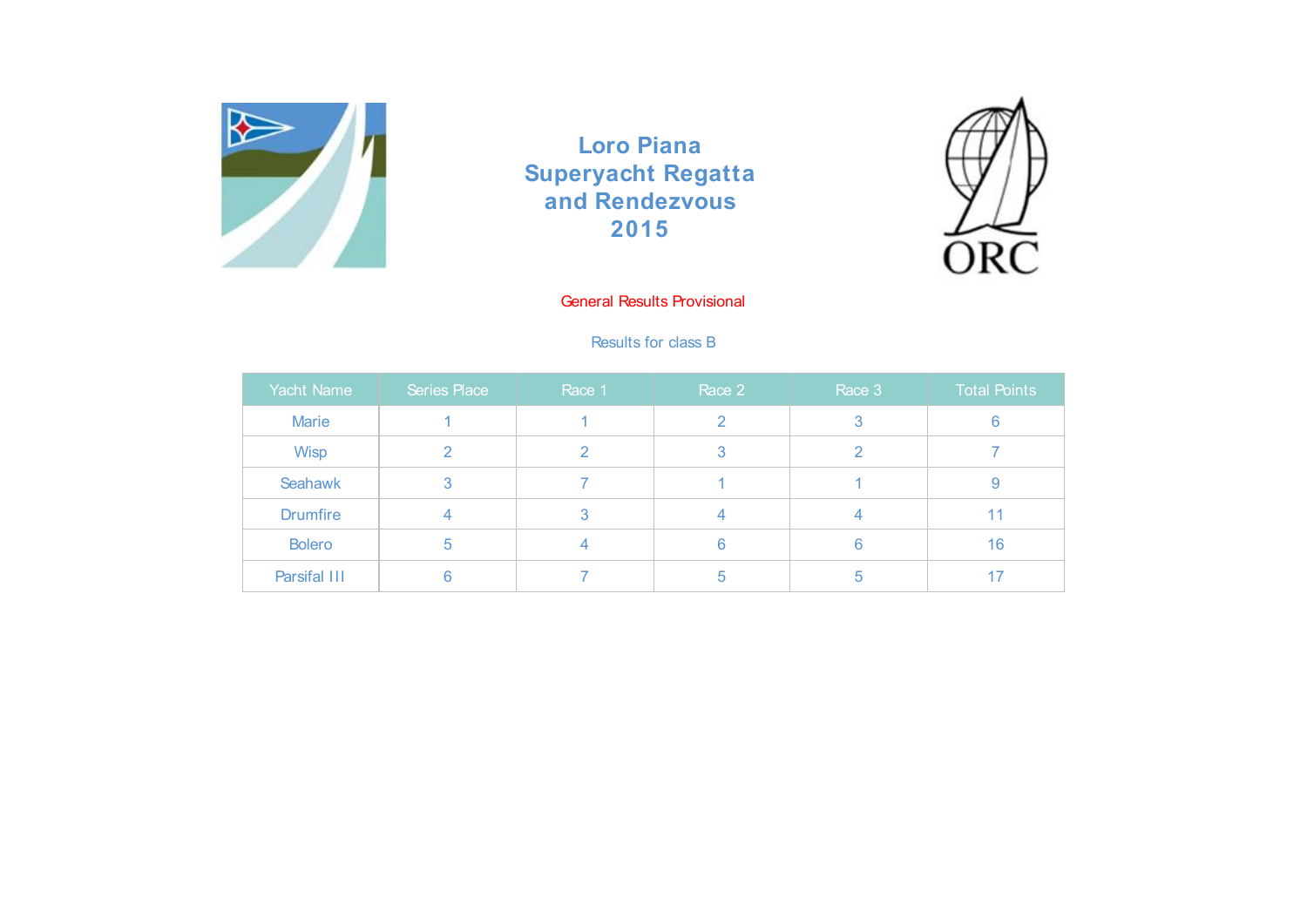



#### Provisional Results - 3 - First Start: 14/03/2015 11:05:00

Results for class B - CLASS B

### Distance: 24,90 NM

| <b>Position</b> | Yacht Name          | Type         | <b>Finish Time</b> | ToD   | <b>Start Time</b> | Elapsed Time | Points |
|-----------------|---------------------|--------------|--------------------|-------|-------------------|--------------|--------|
|                 | <b>SEAHAWK</b>      | 59 m - Ketch | 14:11:38           | 380.7 | 11:22:00          | 02:49:38     | 1,00   |
| 2               | <b>WISP</b>         | 48 m - Sloop | 14:12:55           | 341.6 | 11:38:00          | 02:34:55     | 2,00   |
| 3               | <b>MARIE</b>        | 55 m - Ketch | 14:14:27           | 338.4 | 11:39:30          | 02:34:57     | 3,00   |
| 4               | <b>DRUMFIRE</b>     | 24 m - Sloop | 14:17:56           | 405.6 | 11:11:30          | 03:06:26     | 4,00   |
| 5               | <b>PARSIFAL III</b> | 54 m - Ketch | 14:32:51           | 419.8 | 11:06:00          | 03:26:51     | 5,00   |
| 6               | <b>BOLERO</b>       | 22 m - Yawl  | 14:44:08           | 421.7 | 11:05:00          | 03:39:08     | 6,00   |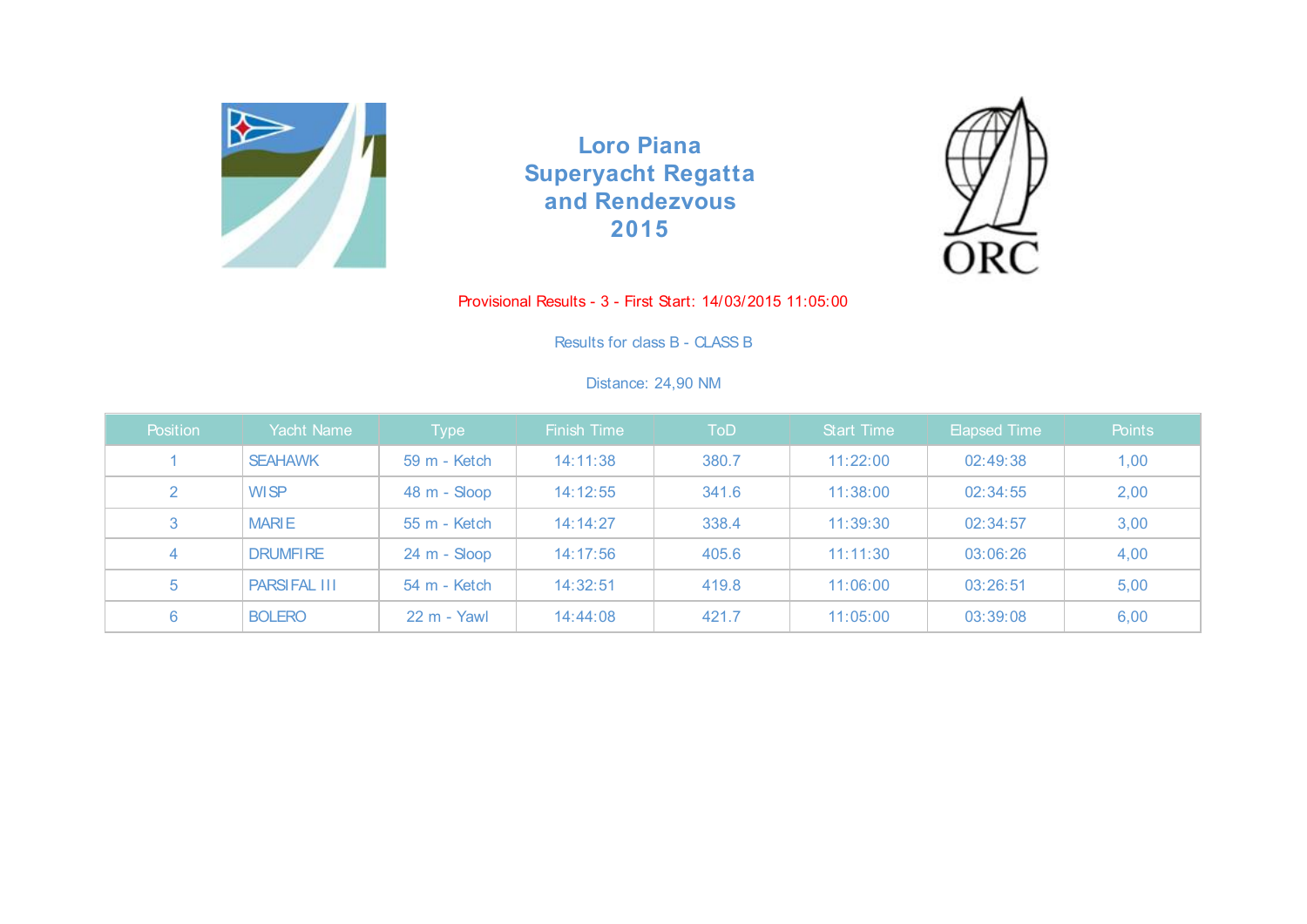



#### Provisional Results - 2 - First Start: 13/03/2015 11:05:00

Results for class B - CLASS B

# Distance: 23,50 NM

| <b>Position</b> | Yacht Name          | Type         | <b>Finish Time</b> | ToD   | <b>Start Time</b> | Elapsed Time | Points |
|-----------------|---------------------|--------------|--------------------|-------|-------------------|--------------|--------|
|                 | <b>SEAHAWK</b>      | 59 m - Ketch | 13:39:20           | 459.5 | 11:05:30          | 02:33:50     | 1,00   |
| 2               | <b>MARIE</b>        | 55 m - Ketch | 13:44:17           | 378.8 | 11:37:00          | 02:07:17     | 2,00   |
| 3               | <b>WISP</b>         | 48 m - Sloop | 13:45:56           | 381.8 | 11:36:00          | 02:09:56     | 3,00   |
| 4               | <b>DRUMFIRE</b>     | 24 m - Sloop | 13:52:50           | 443.0 | 11:12:00          | 02:40:50     | 4,00   |
| 5               | <b>PARSIFAL III</b> | 54 m - Ketch | 14:03:29           | 460.4 | 11:05:00          | 02:58:29     | 5,00   |
| 6               | <b>BOLERO</b>       | 22 m - Yawl  | 14:05:09           | 445.9 | 11:10:30          | 02:54:39     | 6,00   |